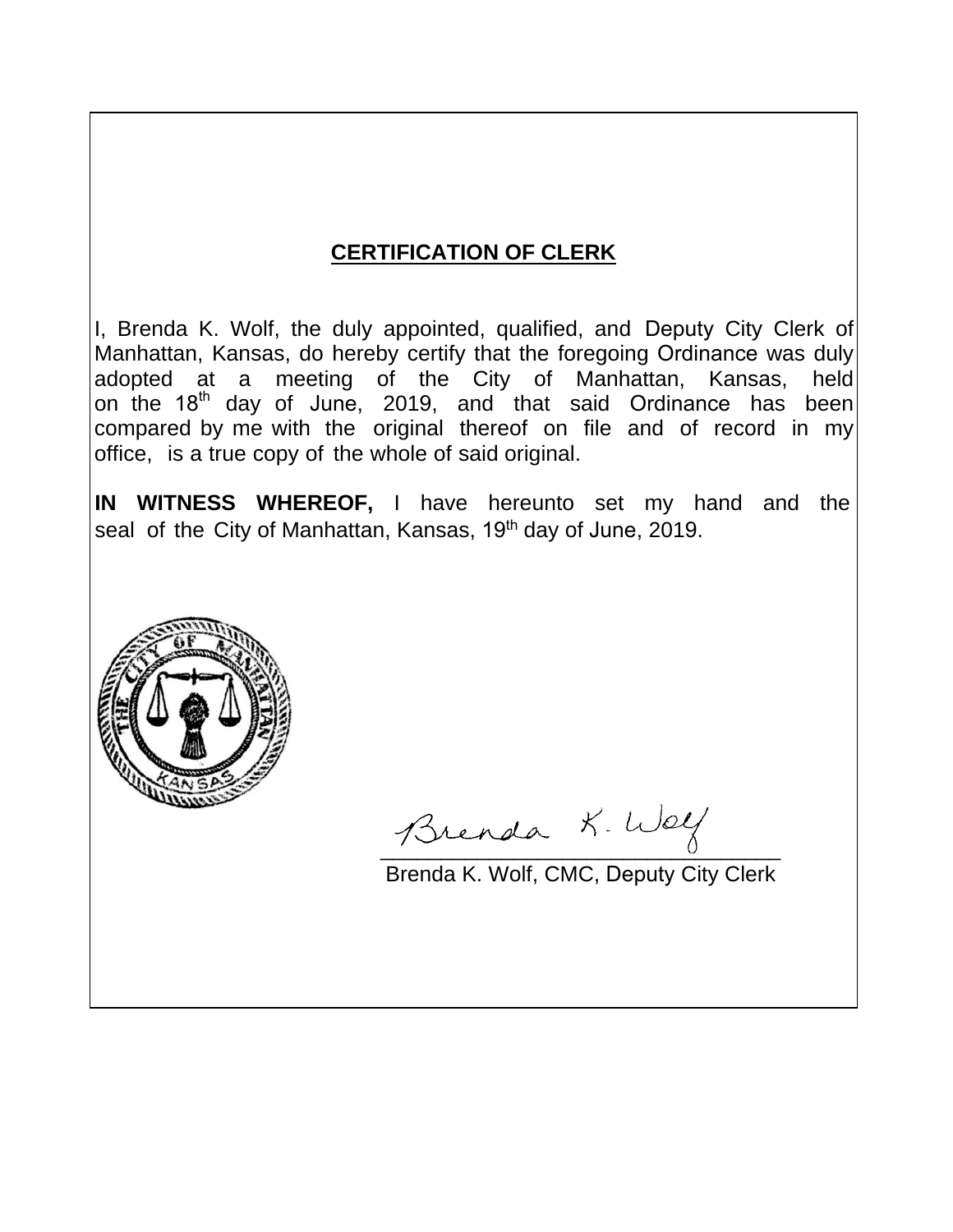

## **ORDINANCE NO. 7429**

**AN ORDINANCE AMENDING CHAPTER 8, OF THE CODE OF ORDINANCES REGULATING STRUCTURES WITHIN THE CORPORATE LIMITS OF THE CITY OF MANHATTAN, KANSAS; INCORPORATING BY REFERENCE THE "INTERNATIONAL PROPERTY MAINTENANCE CODE" EDITION OF 2018, WITH CERTAIN OMISSIONS, CHANGES AND ADDITIONS THERETO; AND REPEALING ALL ORDINANCES IN CONFLICT HEREWITH.**

#### **BE IT ORDAINED BY THE GOVERNING BODY OF THE CITY OF MANHATTAN, KANSAS:**

**SECTION 1.** That Section 8-176 of the Code of Ordinances of the City of Manhattan, Kansas, is hereby amended to read as follows:

#### **Section 8-176. Adoption of the International Property Maintenance Code**

There is hereby incorporated by reference for the purpose of establishing standards for the protection of the public health, safety and welfare in all existing structures within the corporate city limits of the City of Manhattan, Kansas, that standard property maintenance code known as the International Property Maintenance Code, 2018 Edition, including Appendix A, as recommended by the International Code Council, 500 New Jersey Avenue, NW 6<sup>th</sup> Floor, Washington, DC, 20001, save and except such articles, sections, parts or portions as may be hereinafter omitted, deleted, modified or changed. No fewer than one (1) copy of such publication shall be marked or stamped "Official Copy as adopted by Ordinance No. 7429", and shall be attached to a copy of this ordinance and filed with the city clerk and open for inspection and available to the public at all reasonable hours. All administrative departments of the city charged with enforcement of this code shall be supplied, at the cost of the city, such number of official copies, similarly marked, as may be deemed expedient.

**SECTION 2.** That Section 8-177 of the Code of Ordinances of the City of Manhattan, Kansas, is hereby amended to read as follows:

#### **Section 8-177. Amendments**

The International Property Maintenance Code, adopted by Section 8-176, is hereby changed, altered, modified and otherwise amended as follows:

1. Section 101.1 of the International Property Maintenance Code is hereby changed to read as follows:

**Section 101.1 Title**. These regulations shall be known as the International Property Maintenance Code, of the City of Manhattan, Kansas, hereinafter referred to as the International Property Maintenance Code or "this code."

2. Section 102.3 of the International Property Maintenance Code is hereby changed to read as follows: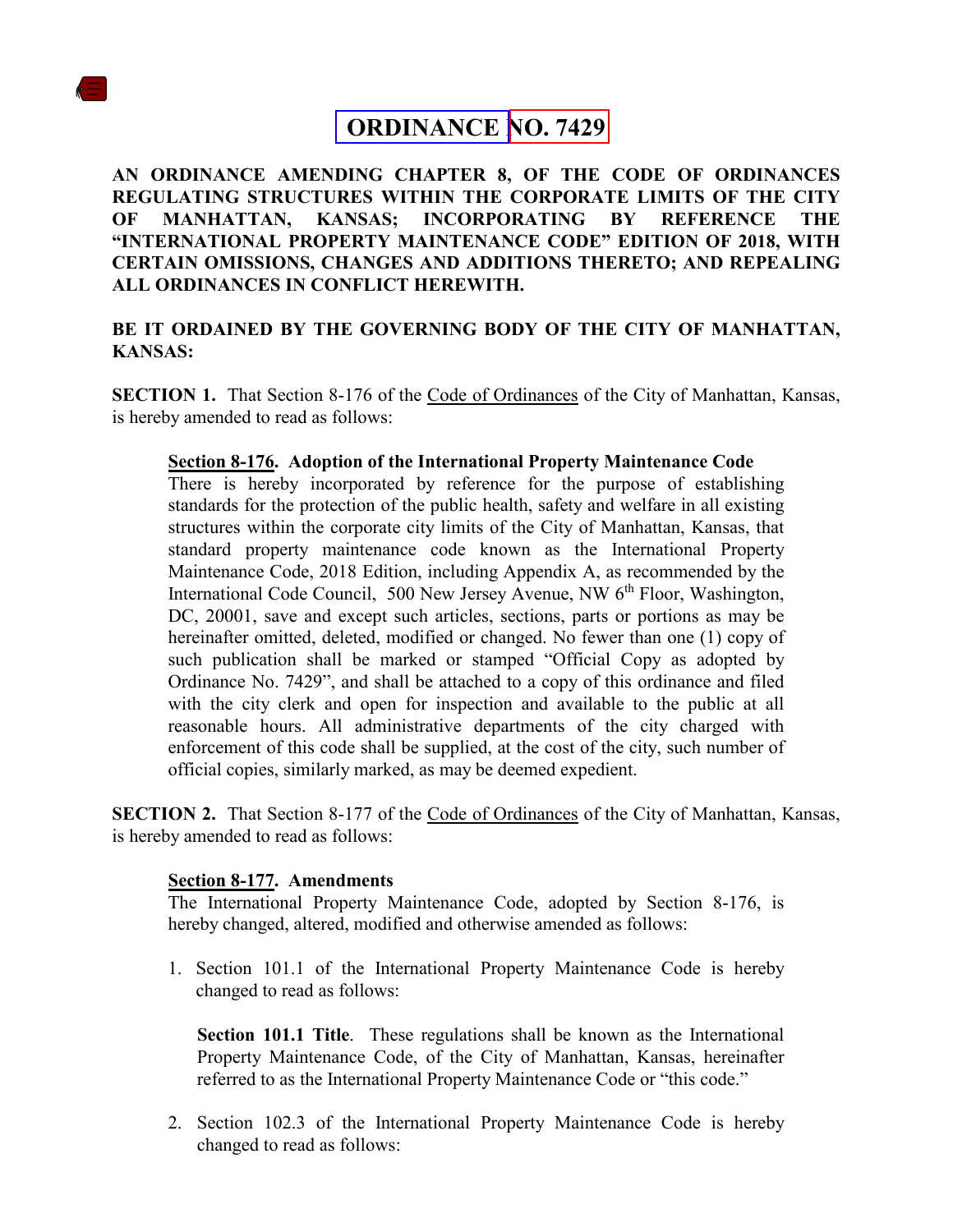**Section 102.3 Application of other codes.** Repairs, alterations, additions to a structure, or changes of occupancy, shall be done in accordance with the International Building, Residential, Plumbing, Mechanical, Fuel Gas, Existing Buildings or National Electrical Codes as applicable and as adopted by the City of Manhattan, Kansas.

- 3. Section 103.5 of the International Property Maintenance Code is hereby deleted.
- 4. Section 106.4 of the International Property Maintenance Code is hereby changed to read as follows:

**Section 106.4 Penalty**. Any person, firm, or corporation who shall violate any provision of this code shall, upon conviction thereof, be subject to a fine of not more than five hundred dollars (\$500.00) or imprisonment for a term not to exceed six months, or by both fine and imprisonment, at the discretion of the court. Each day that a violation continues after due notice has been served, in accordance with the terms and provisions hereof, shall be deemed a separate offense.

5. Section 109.1 of the International Property Maintenance Code is hereby changed to read as follows:

**Section 109.1 Imminent danger.** When, in the opinion of the code official, there is imminent danger of failure or collapse of a building or structure that endangers life, or when any structure or part of a structure has fallen and life is endangered by the occupation of the structure, or when there is actual or potential danger to the building occupants or those in proximity of any structure because of explosives, explosive fumes or vapors or the presence of toxic fumes, gases or materials including major sewage backups, or operation of defective or dangerous equipment, the code official is hereby authorized and empowered to order and require the occupants to vacate the premises forthwith. The code official shall cause to be posted at each entrance to such structure a notice reading as follows: "This Structure Is Unsafe And Its Occupancy Has Been Prohibited By The Code Official." It shall be unlawful for any person to enter such structure except for the purpose of securing the structure, making the required repairs, removing the hazardous condition or of demolishing the same.

6. Section 111.1 of the International Property Maintenance Code is hereby changed to read as follows:

**Section 111.1 Application for appeal**. Any person affected by any notice which has been issued in connection with the enforcement of any provision of this code, or any rule or regulation adopted pursuant thereto, may request and shall be granted a hearing on the matter before the housing appeals board; provided that such person shall file, with the code official, a written petition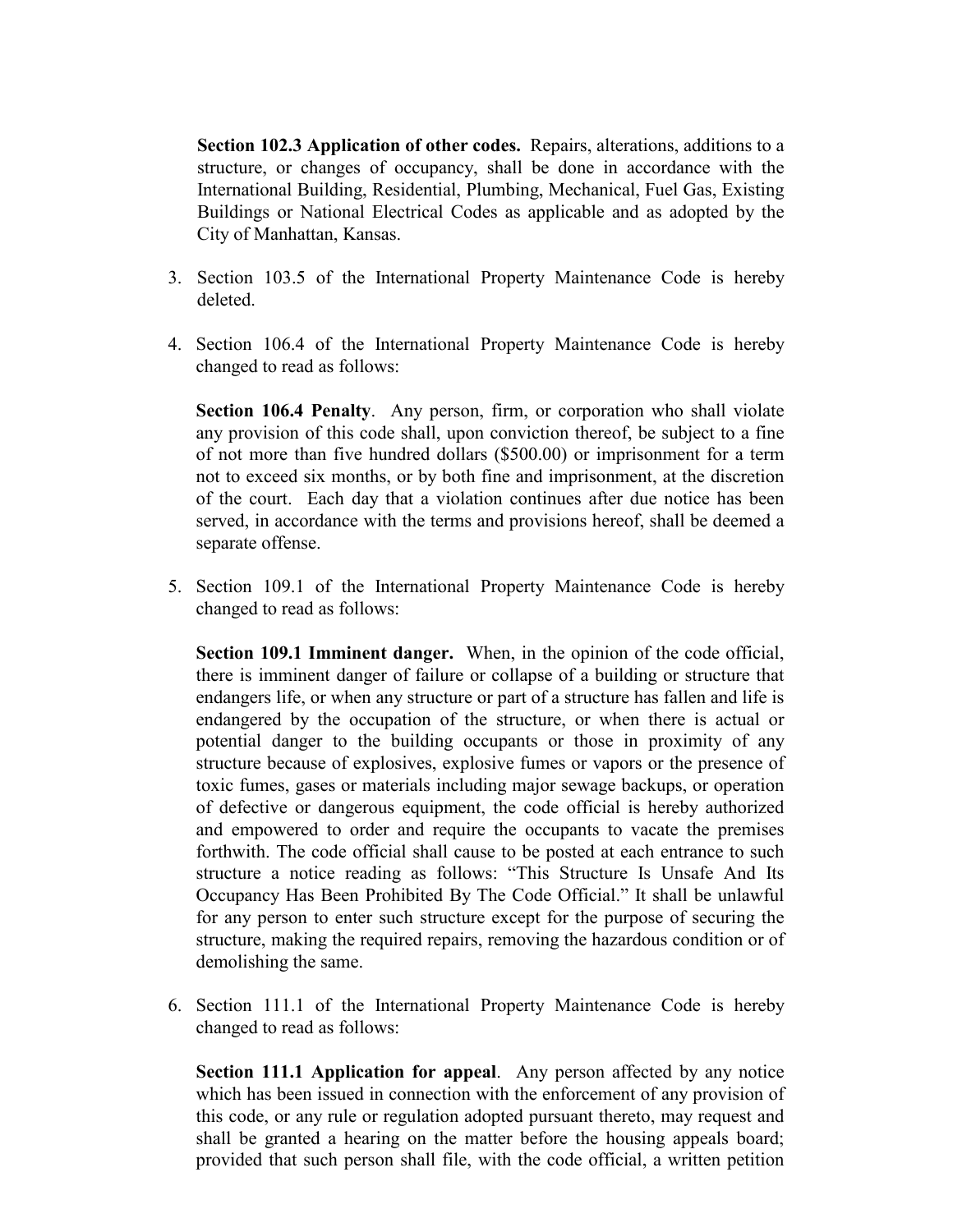requesting such hearing and containing a statement of the grounds therefore not more than fifteen (15) days after the notice was served. When such a hearing is requested, a filing fee of forty dollars (\$40.00) shall be made to the code official.

7. Section 111.2 of the International Property Maintenance Code is hereby changed to read follows:

### **Section 111.2 Appeals Board.**

- a. In order to provide a body to hear appeals pursuant to Section 111.1 and to hear requests for variances pursuant to Section 111.3, there is hereby created a Housing Appeals Board, which may hereinafter be known as the "board".
- b. The Board shall consist of five (5) members who shall be appointed by the mayor with the advice and consent of the governing body.
- c. The members of the board shall be residents and electors of the city, and not employees of the city.
- d. The term of appointment of the members of the board shall be for a three (3) year period.
- e. Whenever a person is appointed to fill a position on the board that has become vacant because of a resignation, termination or other vacation, such appointment shall only be for the unexpired portion of said term.
- f. The members of the board while appointed for a term for the convenience of the city, shall serve at the pleasure of the governing body.
- g. The board shall choose a chairperson and shall adopt reasonable bylaws for conducting its business, subject to approval by the governing body of the city, and shall render all decisions and findings in writing to the appellant, or to the applicant for a variance, with a copy to the Secretary. The bylaws shall establish that a majority of the members of the board shall constitute a quorum and be necessary for the transaction of business. The code official shall appoint one (1) member of the department who shall act as secretary to the board. The meetings may be called by either the chairperson or the secretary.
- 8. Sections 111.2.1, 111.2.2, 111.2.3, 111.2.4 and 111.2.5 of the International Property Maintenance Code are hereby deleted.
- 9. Section 111.3 of the International Property Maintenance Code is hereby changed to read as follows:

**Section 111.3 Procedure for variances.** In addition to any other authority granted to the board, said board may grant to the owners of the real property, variances from the obligation to comply with the minimum standards set forth within this code.

The board shall not grant a variance as authorized by this Section unless it shall make specific written findings of fact that:

a. The strict enforcement of the minimum standards would result in unreasonable or unnecessary hardship upon the owner;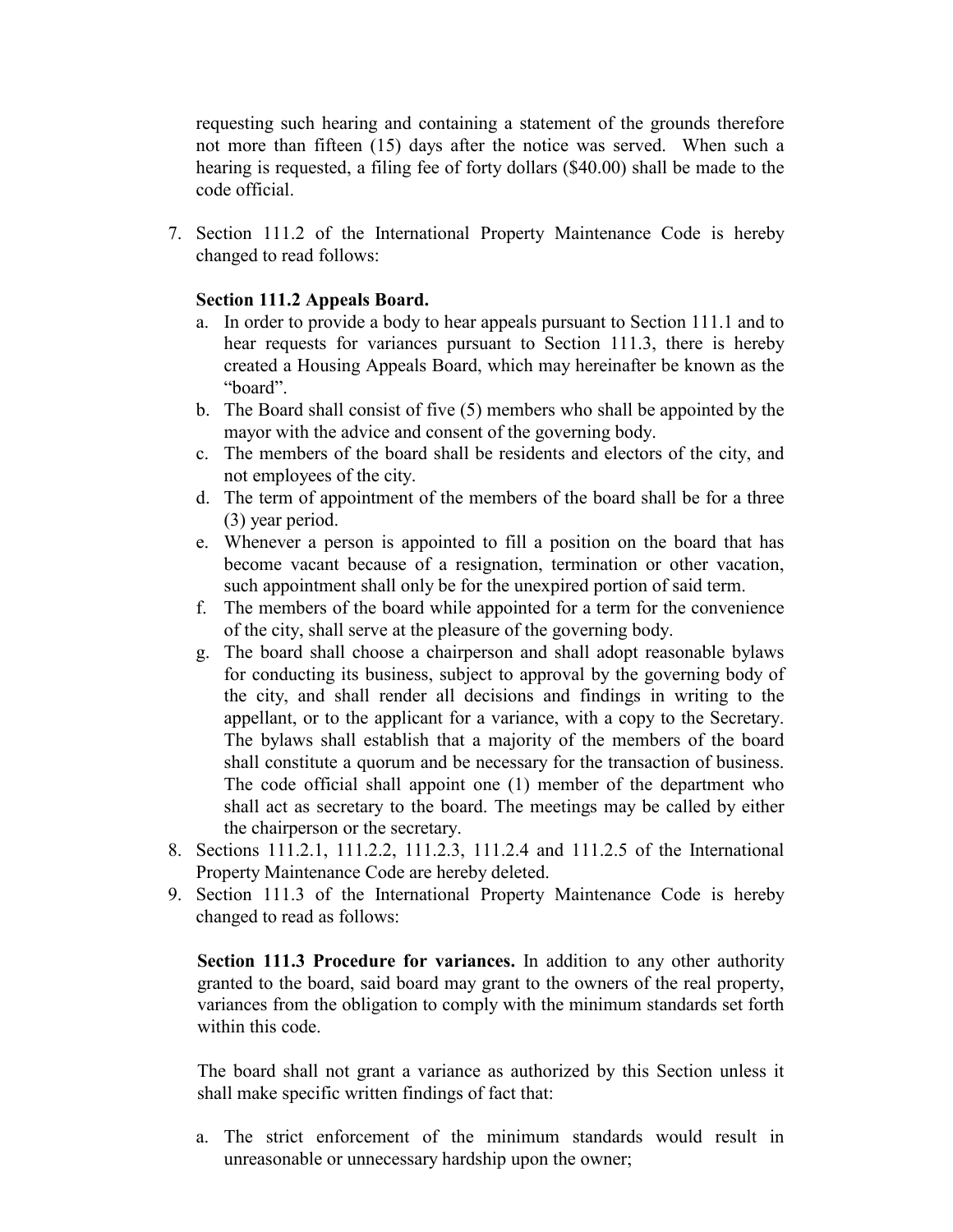- b. The granting of the variance will not adversely affect the rights of adjacent property owners or residents;
- c. The variance desired will not adversely affect the public health, safety, morals, order, convenience, property or general welfare; and
- d. Granting the variance desired will not be opposed to the general spirit and intent of the code.
- 10. Section 111.4 of the International Property Maintenance Code is hereby changed to read as follows:

**Section 111.4 Vote**. The board shall hear all appeals relative to the enforcement of this code, and all requests for variances, and by concurring vote of a majority of those present shall reverse or affirm wholly or partly, or modify, the decision appealed from, or shall grant or deny the variance, and shall make such order or determination as in the opinion of the board ought to be made consistent with the authority granted to them by this code.

11. Section 111.5 of the International Property Maintenance Code is hereby changed to read as follows:

**Section 111.5 Financial or Personal Interest**. A member of the board shall not participate in any hearings or vote on any appeal, or request for a variance, in which that member has a direct or indirect financial interest, or is engaged as a contractor, or is engaged in the preparation of plans and specifications, or in which that member has any personal interest.

12. Section 111.6 of the International Property Maintenance Code is hereby changed to read as follows:

**Section 111.6 Records**. The secretary of the board shall keep a record of each meeting so that the record shows clearly the basis for each decision made by the board.

13. Section 112.4 of the International Property Maintenance Code is hereby changed to read as follows:

**Section 112.4 Failure to Comply.** Any person who shall continue any work after having been served with a stop work order, except such work as that person is directed to perform to remove a violation or unsafe condition, shall be liable to a fine of not more than five hundred dollars (\$500.00) or imprisonment for a term not to exceed one hundred eighty (180) days, or by both fine and imprisonment, at the discretion of the court. Each day that a violation continues after due notice has been served, in accordance with the terms and provisions hereof, shall be deemed a separate offense.

14. Section 202 of the International Property Maintenance Code is hereby changed to add the following definition: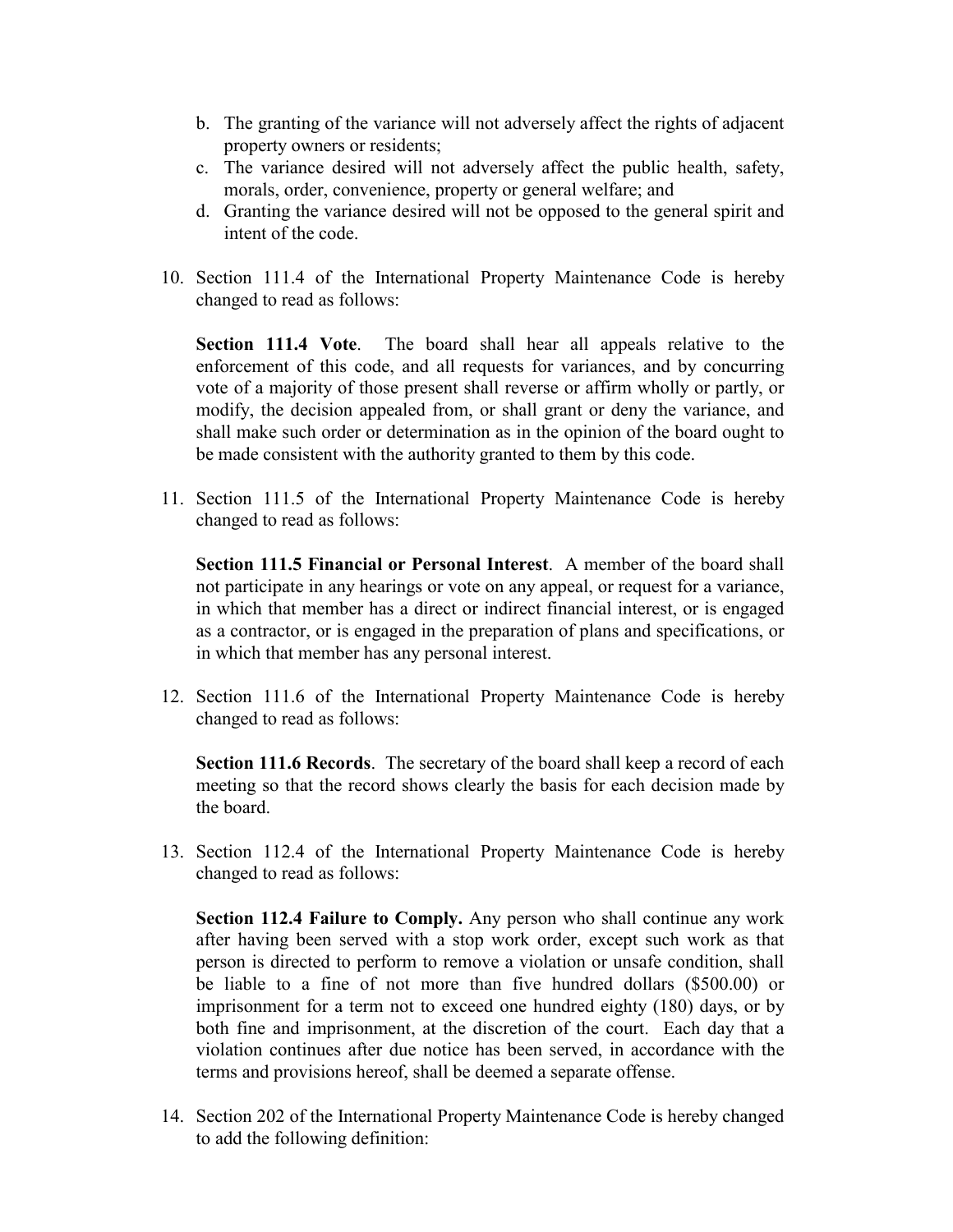**Family**: Either (a) an individual or two (2) or more persons related by blood, marriage, or adoption, or under foster care established by governmental action, living together as a single housekeeping unit; or (b) a group of not more than four (4) persons some of which are not related by blood, marriage or adoption, living together as a single housekeeping unit. There shall be a rebuttable presumption that (5) or more people living together as a single housekeeping unit are not a family.

15. Section 202 of the International Property Maintenance Code is hereby changed to amend the following definition:

**Dwelling Unit:** A single unit providing complete, independent living facilities for one (1) family, including permanent provisions for living, sleeping, eating, cooking and sanitation.

- 16. Section 302.4 of the International Property Maintenance Code is hereby deleted.
- 17. Section 302.8 of the International Property Maintenance Code is hereby deleted.
- 18. Section 304.14 of the International Property Maintenance Code is hereby changed to read as follows:

**Section 304.14 Insect Screens**. During the period from April 1 to December 1, every door, window and other outside opening used or required for ventilation purposes serving any building containing habitable rooms, food preparation areas, food service areas, or any areas where products used in food for human consumption are processed, manufactured, packaged, or stored, shall be supplied with approved tightly fitting screens of not less than 16 mesh per inch.

19. Section 304.18.1 of the International Property Maintenance Code is hereby changed to read as follows:

**Section 304.18.1 Doors.** All exterior doors, door assemblies and hardware shall be maintained in good condition. Locks at all entrances to dwelling units, rooming units and guestrooms shall tightly secure the door. Locks on means of egress doors shall be in accordance with section 702.3.

20. Section 402.1 of the International Property Maintenance Code is hereby changed to read as follows:

**Section 402.1 Habitable Spaces**. Every habitable space shall have at least one (1) window of approved size facing directly to the outdoors or to a court. The minimum total window area, measured between stops, for every habitable space shall be five (5) square feet, except when artificial light and ventilation may be provided in accordance with the provisions of the building or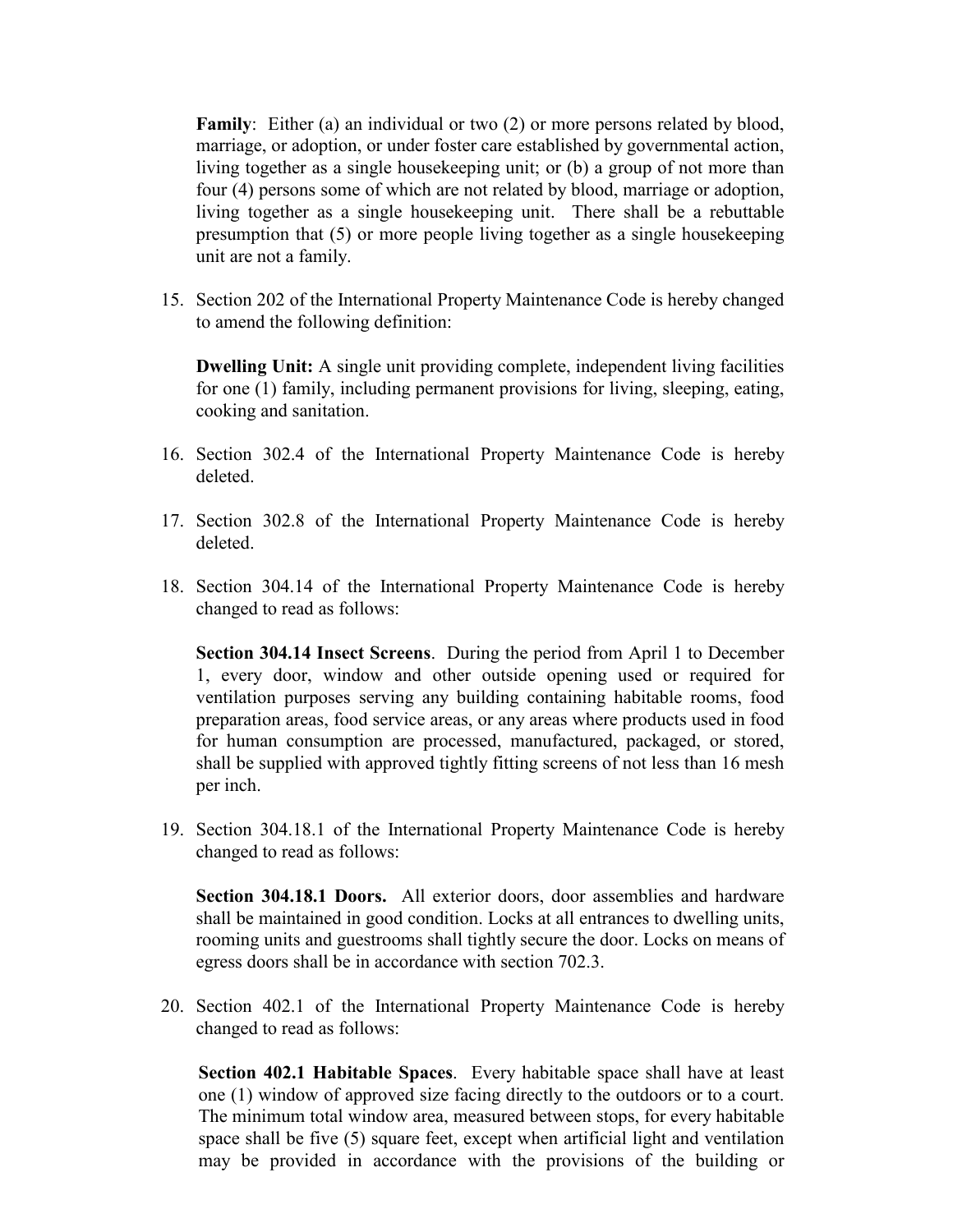residential code. Whenever walls or other portions of a structure face a window of any room and such obstructions are located less than three (3) feet from the window and extend to a level above that of the ceiling of the room, such a window shall not be deemed to face directly to the outdoors not to a court and shall not be included as contributing to the required minimum total window area for the room.

21. Section 402.2 of the International Property Maintenance Code is hereby changed to read as follows:

**Section 402.2 Common halls and stairways**. Every common hall and stairway, other than in one and two-family dwellings, shall be capable of being lighted at all times with at least a 60 watt standard incandescent light bulb or equivalent (sufficient natural light shall serve as an equivalent) for each 200 square feet (19 square meters) of floor area, provided that the spacing between lights shall not be greater than 30 feet (9,144 mm). Every exterior stairway shall be illuminated with a minimum of one foot candle (11 lux) at floors, landings and treads.

22. Section 404.2 of the International Property Maintenance Code is hereby changed to read as follows:

**Section 404.2 Minimum room widths**. A habitable room, other than a kitchen, shall not be less than 7 feet (2,133mm) in any plan dimension. Kitchens shall have a clear passageway of not less than 2 feet (762mm) between counter fronts and appliances or counter fronts and walls.

23. Section 404.3 of the International Property Maintenance Code is hereby changed to read as follows:

**Section 404.3 Minimum Ceiling Heights.** Habitable spaces, hallways, corridors, laundry areas, bathrooms, toilet rooms and habitable basement areas shall have a clear ceiling height of not less than 7 feet (2134 mm).

#### **Exceptions:**

- 1. Beams, girders or similar obstructions spaced not less than 4 feet on center and projecting not more than 6 inches below the required ceiling height.
- 2. Basement rooms having a ceiling height of not less than 6 feet 8 inches with not less than 6 feet 4 inches of clear height under beams, girders, ducts and similar obstructions.
- 3. Rooms occupied exclusively for sleeping, study or similar purposes and having a sloped ceiling over all or part of the room, with a clear ceiling height of at least 7 feet over not less than one third of the minimum required floor area. In calculating the floor area of such rooms, only those portions of the floor area with a ceiling height of at least 5 feet or more shall be included.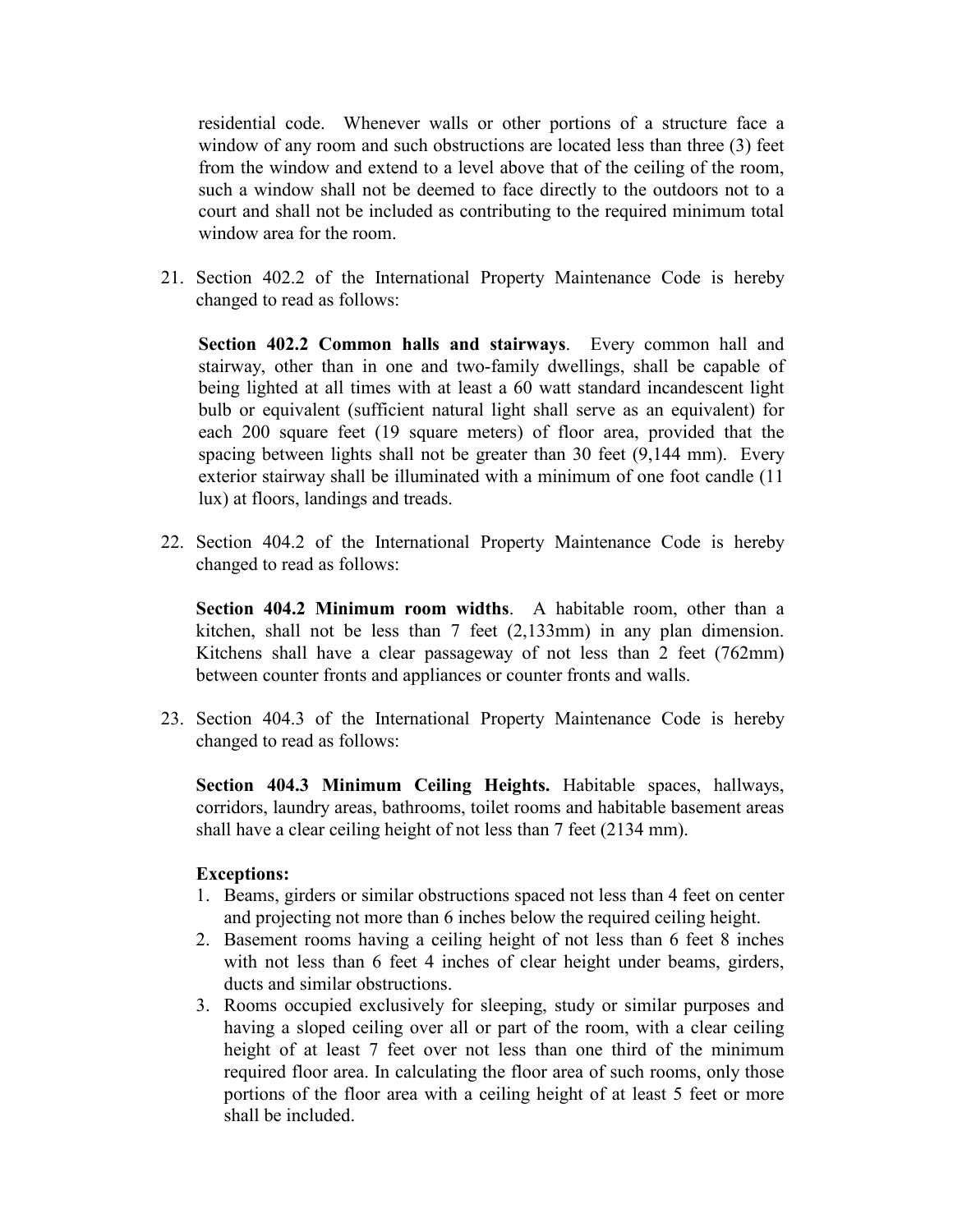24. Section 404.4.1 of the International Property Maintenance Code is hereby changed to read as follows:

**Section 404.4.1 Room Area.** Every habitable room shall contain at least 70 square feet.

25. Section 404.5 of the International Property Maintenance Code is hereby changed to read as follows:

**Section 404.5 Overcrowding.** The number of persons occupying a dwelling unit shall not create conditions that, in the opinion of the code official, endanger the life, health, safety or welfare of the occupants.

- 26. Sections 404.5.1 and 404.5.2 of the International Property Maintenance Code are hereby deleted.
- 27. Section 502.4.1 of the International Property Maintenance Code is hereby changed to read as follows:

**Section 502.4.1 Drinking facilities.** Drinking facilities shall be a drinking fountain, water cooler, bottled water cooler, or disposable cups next to a sink or water dispenser. Drinking facilities within drinking or dining establishments or wholesale or retail grocery stores shall not be located in toilet rooms or bathrooms.

- 28. Section 506.3 if the International Property Maintenance Code is hereby deleted.
- 29. Section 602.3 of the International Property Maintenance Code is hereby changed to read as follows:

**Section 602.3 Heat Supply.** Every owner and operator of any building who rents, leases or lets one or more dwelling unit, rooming unit, dormitory or guest room on terms, either express or implied, to furnish heat to the occupants thereof shall supply sufficient heat during the period from October 1 to May 15 to maintain a room temperature of not less than 65 degrees Fahrenheit (18 degrees Celsius) in all habitable rooms, bathrooms and toilet rooms during the hours between 6:30 a.m. and 10:30 p.m. of each day and not less than 60 degrees Fahrenheit (16 degrees Celsius) during other hours. The temperature shall be measured at a point 3 feet (914mm) above the floor and 3 feet (914mm) from the exterior walls.

30. Section 602.4 of the International Property Maintenance Code is hereby changed to read as follows:

**Section 602.4 Occupiable work spaces**. Every enclosed occupied work space shall be supplied with sufficient heat during the period from October 1 to May 15 to maintain a temperature of not less than 65 degrees Fahrenheit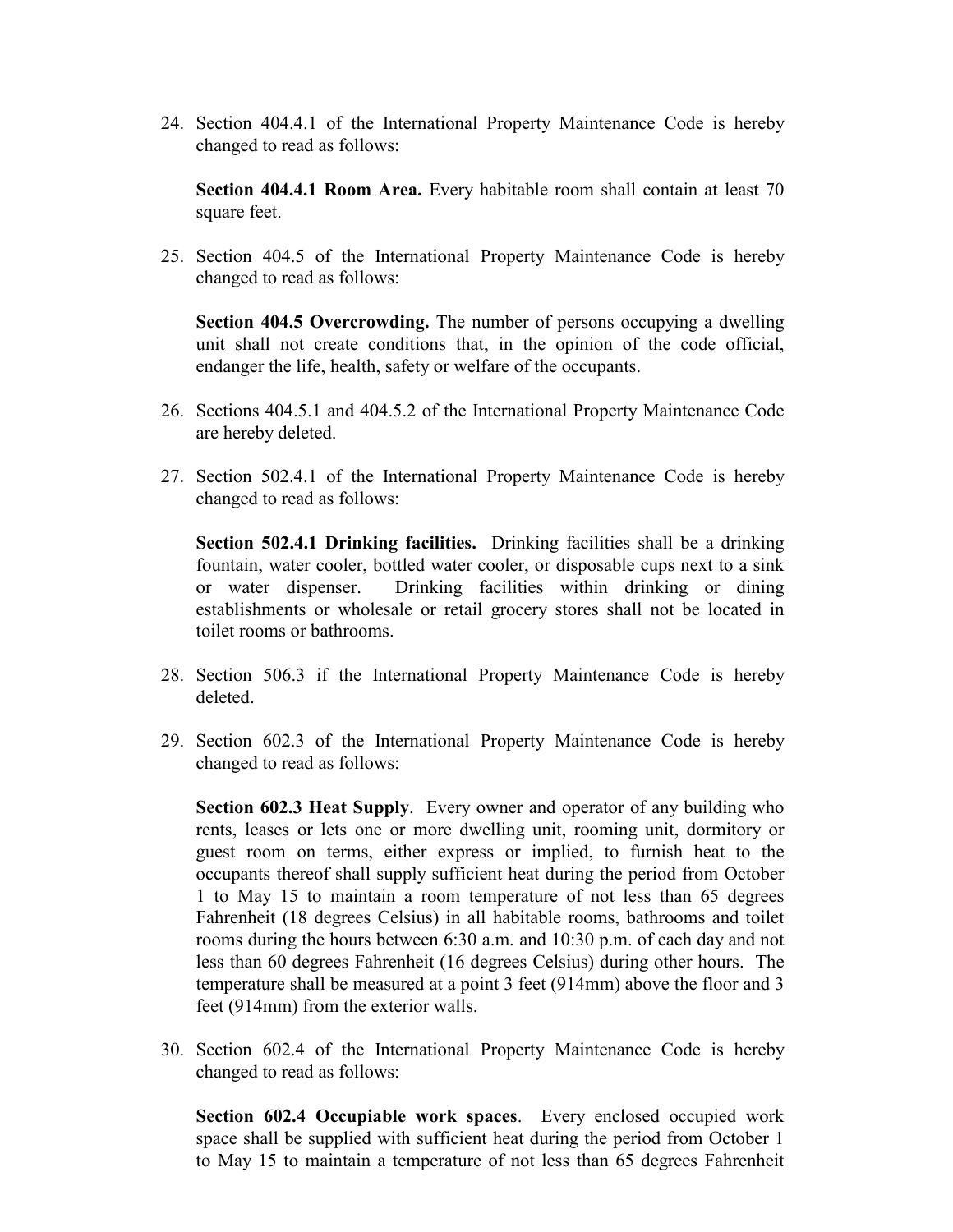(18 degrees Celsius) during all working hours. The temperature shall be measured at a point 3 feet (914 mm) above the floor and 3 feet (914 mm) from the exterior walls.

#### **Exceptions:**

- 1. Processing, storage and operation areas that require cooling or special temperature conditions.
- 2. Areas in which persons are primarily engaged in vigorous physical activities.
- 31. Section 604.2 of the International Property Maintenance Code is hereby changed to read as follows:

**Section 604.2 Service.** The size and usage of appliances and equipment shall serve as a basis for determining the need for additional facilities in accordance with the National Electrical Code as adopted in Section 8-47 of the city Code of Ordinances. Dwelling units shall be served by a three wire, 120 / 240 volt, single phase electrical service having a rating of not less than 60 amperes.

32. Section 702.4 of the International Property Maintenance Code is hereby changed to read as follows:

**Section 702.4 Emergency escape openings**. Every sleeping room located in a basement in an occupancy in Use Group I-1 or R shall have at least one openable window or exterior door approved for emergency egress or rescue; or shall have access to not less than two approved independent exits.

#### **Exception:**

Buildings equipped throughout with an automatic fire suppression system may have fixed windows in accordance with the International Building Code as adopted by the City of Manhattan.

An approved emergency escape or rescue window shall have a minimum clear opening width and height of 18 inches, a minimum total clear openable area of 4 square feet, and a maximum sill height above floor level of 48 inches. Permanently installed step(s) may be used to attain maximum sill height. Such step(s) must have a minimum tread of 12 inches and a maximum riser height of 16 inches. Emergency escape or rescue windows wells shall be a minimum of 24 inches measured from the exterior wall of the structure to the inside of the well and shall be at least as wide as the window.

33. Section 703.3 of the International Property Maintenance Code is hereby changed to read as follows:

**Section 703.3 Maintenance.** The required fire-resistance rating of fireresistance rated construction, including walls, firestops, shaft enclosures, partitions, smoke barriers, floors, fire-resistive coatings and spray applied fire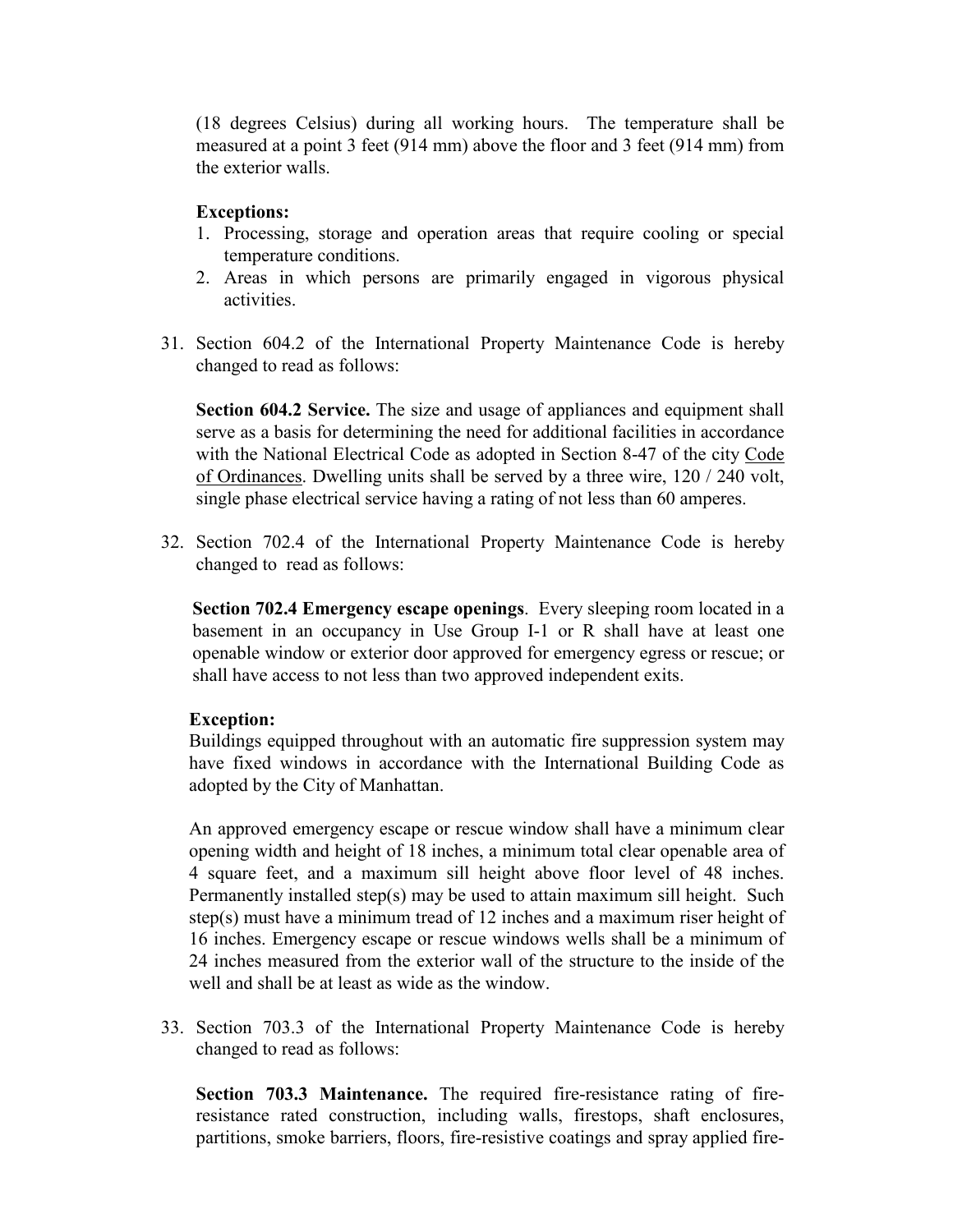resistant materials applied to structural members and joint systems, shall be maintained.

34. Section 704.6.1.3 of the International Property Maintenance Code is hereby changed to read as follows :

Section **704.2.1.3** Installation near cooking appliances and bathrooms. Newly installed or battery powered replacement smoke detectors shall not be installed within 20 feet of a cooking appliance or within 3 feet of the opening of a bathroom that contains a tub or shower unless either would prevent placement of a smoke alarm required by this code.

35. Section 704.6.1.4 of the International Property Maintenance Code is hereby deleted.

SECTION 3. Ordinance No. 7228 and all other ordinances, or portions thereof, in conflict herewith are hereby repealed.

SECTION 4. This ordinance shall take effect and be in force from and after January 1, 2020, and its publication in the official city newspaper.

PASSED BY THE GOVERNING BODY OF THE CITY OF MANHATTAN, KANSAS, THIS 18TH DAY OF JUNE, 2019.

Michael L. Dodson, Mayor

**ATTEST:** 

**IC, City Clerk**